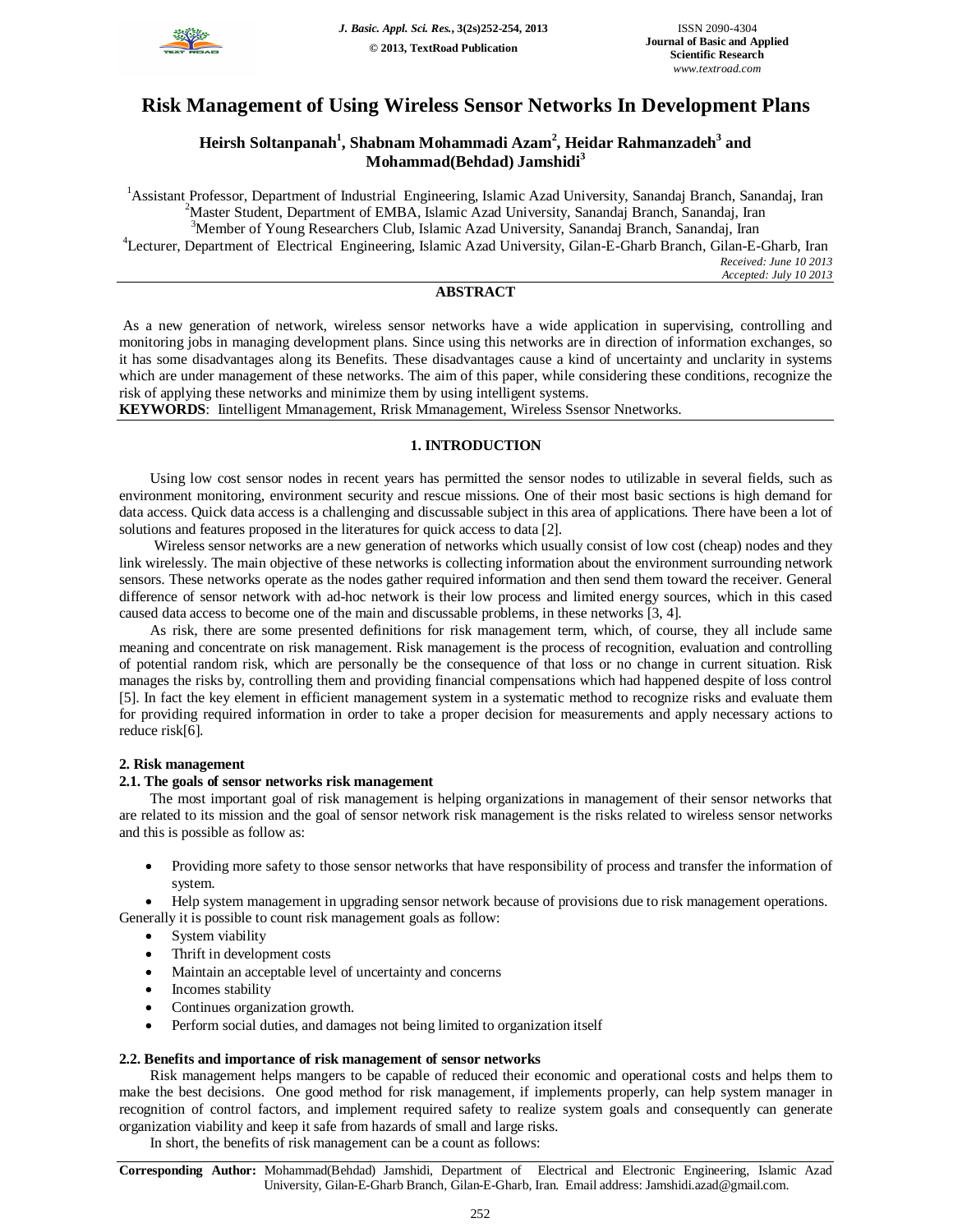- Increasing efficiency and performance of facilities.
- Easing cost reduction; action speed; reduce time.
- Enhanced safe communication through control on system, recognize duties due to project into projects or system and helped to realize the goals in time.

#### **2.3. Risk and its types**

Different definitions of risk has been provided in variety of references, which, of course, they all includes a Unite concept. Some of them are noticed as follows:

- Risk is deviation of events which could happen during a specific period in a specified situation. This definition means, if on only one event is possible then the deviation and risk zero.
- And in other terms, in this case there is no probability and the future is completely predictable.

Somewhere else risk is defined as allows:

Occurrence of a bad event or a disaster means anything that prevents organizing to aiming its goals or reduced its ability in its direction and can be as one of the following cases:

- Events don't occur as they are expected to.
- Good events and good things do not happen.

Another definition of risk is mentioned as follows:

- In general term, risk is the negative effect caused from vulnerability whit considering its "effect" sand Occurrence " probability" in a system process.
- Potential and existing vulnerability of system and applied controls in system, are subjected to analysis and evaluation due to calculation of an event "probability" (i.e. in an information technology system).
- Also, "effect" points the size of incurred loss or damage which depends on accuracy sensitivity and importance of data and system components:

And finally a general definition for risk has been stated as follows:

The occurrence probability of damage and loss, whether financial or non-financial as a result of a job (work).

#### **2.4. The importance of risk management while using wireless sensor networks:**

As a vulnerable wireless sensor network become more capable it can inhabit risk by hiring more complex tool and can reach lower level of risk by buying risk from other consumers. At the other hand, the consumers which don't have enough risk inhabitance potential loose the chance of profitability inevitably due to their disability to face the risk coherence with these opportunities and forces to accept the insufficient profit. Other country's experience shows that, although increases the risk potential but it is never enough for risk being successful.

The most important goal of risk management is helping the organization risk management of sensor networks related to its mission. And the goal of risk management of sensor network is the risks related to the wireless sensor networks and this is possible as follows:

- Providing more safety to those sensor networks that have responsibility of process recording and transfer the information of system.
- Help system management in upgrading sensor network, because of provisions due to risk management operations.

In order to reduce damages or in a better term , enhancing costs in a job cycle of a machine , a suitable condition should be approached, in which there is a balance between differences costs, including costs due to component destruction and displacement in one hand, and costs due to apply controlling and monitoring methods in other hand.

In a system, which risk management is running, in order to develop maintenance management it is essential that in the facilities place modern equipment's for accurate monitoring and supervising along with complete and develop managing system based on risk calculation?

#### **2.5. Risk control**

This level risk management process explains how to recognize a suitable method for controlling risk, evaluate this method, and finally use the best method for controlling and reducing risk. But in fact the result of performance of prior levels will be revealed if an accurate evaluation of existing risks on a system exists it is possible to design and provide proper controlling methods with existing risk compatibility.

Actions that are not related to risk control, different methods can be considered based on demanded terms for risk management, which includes:

- Methods based on removing risk
- Methods based on reducing the amount of risk
- Methods based on transporting risk
- Methods based on accepting risk

#### **3. Managing sensor networks intelligently**

Using only intelligent controlling methods probably reduces or solves communication problems in a specific time and for one system or operation of organization. To reach a stable and consistent state made of different operational of units, it is necessary to gather system information simultaneously. Monitoring techniques are responsible for gathering this